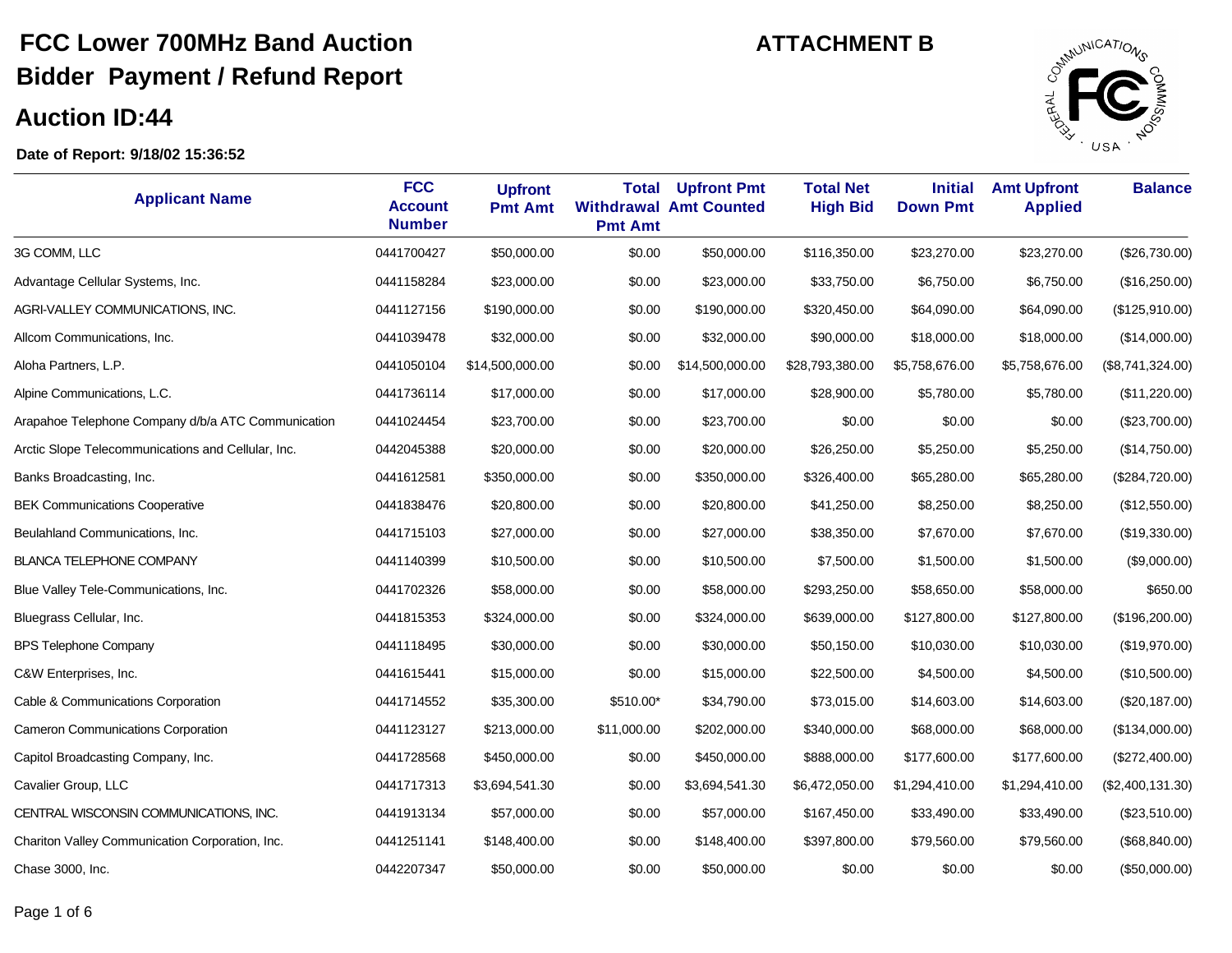#### **Auction ID:44**

Ĭ.



| <b>Applicant Name</b>                            | <b>FCC</b><br><b>Account</b><br><b>Number</b> | <b>Upfront</b><br><b>Pmt Amt</b> | <b>Total</b><br><b>Pmt Amt</b> | <b>Upfront Pmt</b><br><b>Withdrawal Amt Counted</b> | <b>Total Net</b><br><b>High Bid</b> | <b>Initial</b><br><b>Down Pmt</b> | <b>Amt Upfront</b><br><b>Applied</b> | <b>Balance</b>   |
|--------------------------------------------------|-----------------------------------------------|----------------------------------|--------------------------------|-----------------------------------------------------|-------------------------------------|-----------------------------------|--------------------------------------|------------------|
| CHEQUAMEGON TELEPHONE COOPERATIVE, INC.          | 0440741243                                    | \$48,000.00                      | \$0.00                         | \$48,000.00                                         | \$72,000.00                         | \$14,400.00                       | \$14,400.00                          | (\$33,600.00)    |
| Citizens Telephone Cooperative                   | 0440828085                                    | \$115,000.00                     | \$0.00                         | \$115,000.00                                        | \$246,000.00                        | \$49,200.00                       | \$49,200.00                          | (\$65,800.00)    |
| City of Ketchikan dba Ketchikan Public Utilities | 0441242328                                    | \$10,000.00                      | \$0.00                         | \$10,000.00                                         | \$21,000.00                         | \$4,200.00                        | \$4,200.00                           | (\$5,800.00)     |
| ComSouth Tellular, Inc.                          | 0441421578                                    | \$65,000.00                      | \$0.00                         | \$65,000.00                                         | \$96,750.00                         | \$19,350.00                       | \$19,350.00                          | (\$45,650.00)    |
| Corr Wireless Communications, LLC                | 0441126332                                    | \$397,000.00                     | \$0.00                         | \$397,000.00                                        | \$762,000.00                        | \$152,400.00                      | \$152,400.00                         | (\$244,600.00)   |
| Council Tree Wireless, L.L.C.                    | 0441351488                                    | \$6,500,000.00                   | \$0.00                         | \$6,500,000.00                                      | \$0.00                              | \$0.00                            | \$0.00                               | (\$6,500,000.00) |
| Craw-Kan Telephone Cooperative, Inc.             | 0441228311                                    | \$111,000.00                     | \$0.00                         | \$111,000.00                                        | \$172,550.00                        | \$34,510.00                       | \$34,510.00                          | (\$76,490.00)    |
| CT Communications, Inc.                          | 0441411219                                    | \$760,000.00                     | \$0.00                         | \$760,000.00                                        | \$238,000.00                        | \$47,600.00                       | \$47,600.00                          | (\$712,400.00)   |
| CTC Telcom, Inc.                                 | 0441124583                                    | \$41,000.00                      | \$0.00                         | \$41,000.00                                         | \$61,500.00                         | \$12,300.00                       | \$12,300.00                          | (\$28,700.00)    |
| DataCom Wireless, L.L.C.                         | 0441426398                                    | \$5,000,000.00                   | \$0.00                         | \$5,000,000.00                                      | \$3,303,950.00                      | \$660,790.00                      | \$660,790.00                         | (\$4,339,210.00) |
| David M. Gates                                   | 0442322128                                    | \$794,100.00                     | \$47,450.00                    | \$746,650.00                                        | \$1,742,000.00                      | \$348,400.00                      | \$348,400.00                         | (\$398,250.00)   |
| Dickey Rural Services, Inc.                      | 0441505536                                    | \$65,000.00                      | \$0.00                         | \$65,000.00                                         | \$143,650.00                        | \$28,730.00                       | \$28,730.00                          | (\$36,270.00)    |
| DYCOM HOLDING, INC.                              | 0441236032                                    | \$17,000.00                      | \$0.00                         | \$17,000.00                                         | \$29,750.00                         | \$5,950.00                        | \$5,950.00                           | (\$11,050.00)    |
| East Kentucky Network, LLC                       | 0441902107                                    | \$1,000,000.00                   | \$0.00                         | \$1,000,000.00                                      | \$643,000.00                        | \$128,600.00                      | \$128,600.00                         | (\$871,400.00)   |
| Eastern Colorado Wireless Partnership            | 0441719377                                    | \$97,884.00                      | \$0.00                         | \$97,884.00                                         | \$143,100.00                        | \$28,620.00                       | \$28,620.00                          | (\$69,264.00)    |
| Eastern Oregon Telecom, LLC                      | 0441434057                                    | \$30,700.00                      | \$0.00                         | \$30,700.00                                         | \$0.00                              | \$0.00                            | \$0.00                               | (\$30,700.00)    |
| Emery Telcom-Wireless, Inc.                      | 0441826044                                    | \$68,100.00                      | \$0.00                         | \$68,100.00                                         | \$0.00                              | \$0.00                            | \$0.00                               | (\$68,100.00)    |
| <b>ETEX Communications, LP</b>                   | 0441556041                                    | \$99,000.00                      | \$0.00                         | \$99,000.00                                         | \$0.00                              | \$0.00                            | \$0.00                               | (\$99,000.00)    |
| FARMERS CELLULAR TELEPHONE, INC.                 | 0441017119                                    | \$18,000.00                      | \$0.00                         | \$18,000.00                                         | \$31,450.00                         | \$6,290.00                        | \$6,290.00                           | (\$11,710.00)    |
| Farmers Telephone Company, Inc.                  | 0441836534                                    | \$8,900.00                       | \$0.00                         | \$8,900.00                                          | \$18,000.00                         | \$3,600.00                        | \$3,600.00                           | (\$5,300.00)     |
| First Cellular of Southern Illinois              | 0441456452                                    | \$222,000.00                     | \$0.00                         | \$222,000.00                                        | \$423,000.00                        | \$84,600.00                       | \$84,600.00                          | (\$137,400.00)   |
| FTC Management Group, Inc.                       | 0441725312                                    | \$45,000.00                      | \$0.00                         | \$45,000.00                                         | \$90,000.00                         | \$18,000.00                       | \$18,000.00                          | (\$27,000.00)    |
| Glenwood Telephone Membership, Corporation       | 0441749002                                    | \$38,000.00                      | \$0.00                         | \$38,000.00                                         | \$115,500.00                        | \$23,100.00                       | \$23,100.00                          | (\$14,900.00)    |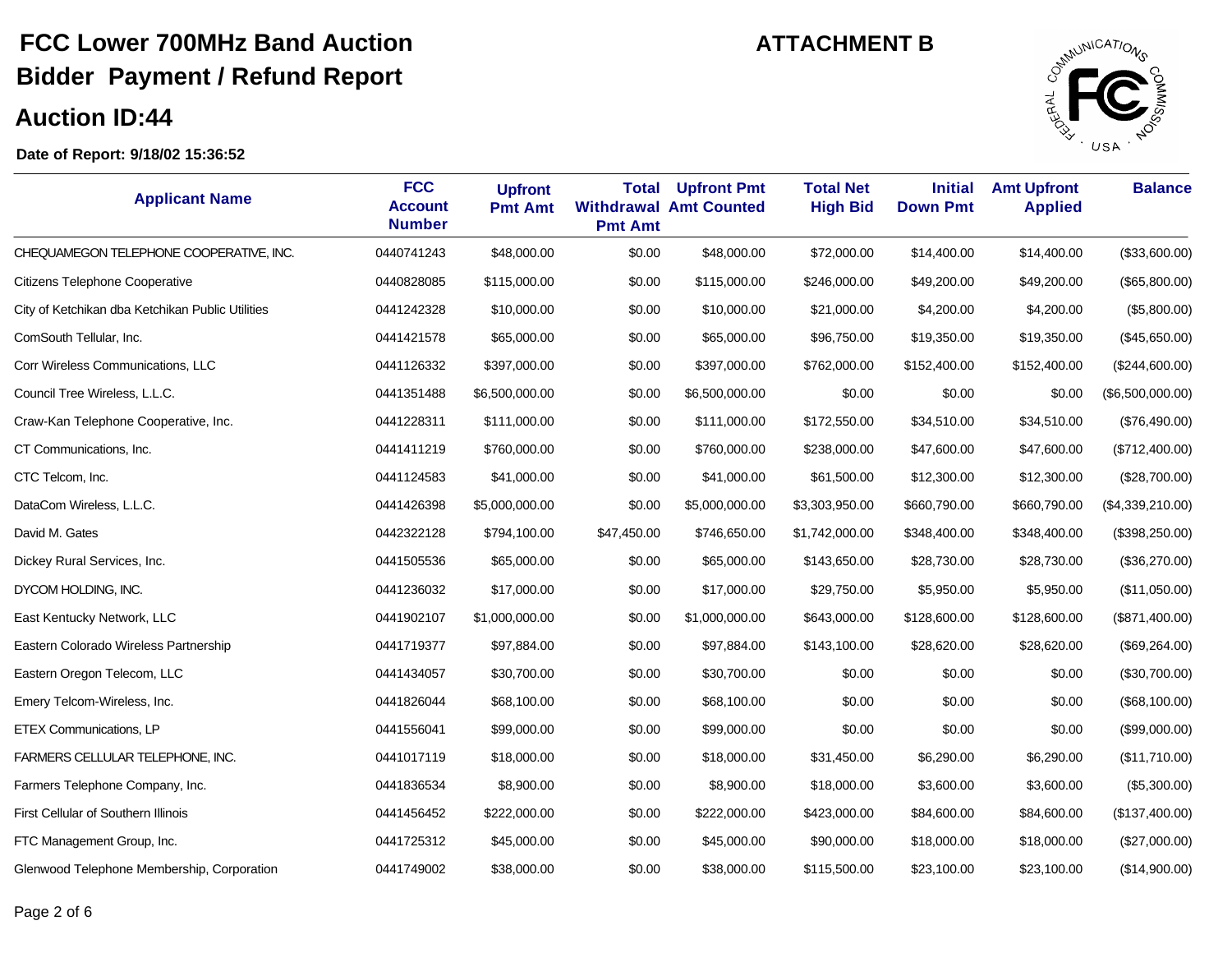### **Auction ID:44**

 $\overline{\phantom{a}}$ 



| <b>Applicant Name</b>                         | <b>FCC</b><br><b>Account</b><br><b>Number</b> | <b>Upfront</b><br><b>Pmt Amt</b> | <b>Total</b><br><b>Pmt Amt</b> | <b>Upfront Pmt</b><br><b>Withdrawal Amt Counted</b> | <b>Total Net</b><br><b>High Bid</b> | <b>Initial</b><br><b>Down Pmt</b> | <b>Amt Upfront</b><br><b>Applied</b> | <b>Balance</b>   |
|-----------------------------------------------|-----------------------------------------------|----------------------------------|--------------------------------|-----------------------------------------------------|-------------------------------------|-----------------------------------|--------------------------------------|------------------|
| Grand River Communications, Inc.              | 0441117215                                    | \$74,900.00                      | \$0.00                         | \$74,900.00                                         | \$184,000.00                        | \$36,800.00                       | \$36,800.00                          | (\$38,100.00)    |
| Grant Communications Inc.                     | 0441649158                                    | \$300,000.00                     | \$0.00                         | \$300,000.00                                        | \$0.00                              | \$0.00                            | \$0.00                               | (\$300,000.00)   |
| Great Plains Communications, Inc              | 0441408028                                    | \$32,800.00                      | \$0.00                         | \$32,800.00                                         | \$17,000.00                         | \$3,400.00                        | \$3,400.00                           | (\$29,400.00)    |
| GTC Wireless, Inc.                            | 0441419027                                    | \$55,000.00                      | \$0.00                         | \$55,000.00                                         | \$82,500.00                         | \$16,500.00                       | \$16,500.00                          | (\$38,500.00)    |
| Guadalupe Valley Communications Systems, L.P. | 0442001419                                    | \$950,000.00                     | \$0.00                         | \$950,000.00                                        | \$61,000.00                         | \$12,200.00                       | \$12,200.00                          | (\$937,800.00)   |
| Guam Cellular and Paging                      | 0441418153                                    | \$20,000.00                      | \$0.00                         | \$20,000.00                                         | \$34,000.00                         | \$6,800.00                        | \$6,800.00                           | (\$13,200.00)    |
| H&B Communications, Inc.                      | 0441230352                                    | \$15,000.00                      | \$0.00                         | \$15,000.00                                         | \$18,750.00                         | \$3,750.00                        | \$3,750.00                           | (\$11,250.00)    |
| Harbor Wireless, LLC                          | 0441404379                                    | \$1,675,000.00                   | \$0.00                         | \$1,675,000.00                                      | \$2,836,600.00                      | \$567,320.00                      | \$567,320.00                         | (\$1,107,680.00) |
| Holland Wireless, L.L.C.                      | 0441142207                                    | \$47,000.00                      | \$0.00                         | \$47,000.00                                         | \$80,750.00                         | \$16,150.00                       | \$16,150.00                          | (\$30,850.00)    |
| KanOkla Telephone Association, Inc.           | 0441136517                                    | \$72,200.00                      | \$0.00                         | \$72,200.00                                         | \$475,150.00                        | \$95,030.00                       | \$72,200.00                          | \$22,830.00      |
| Kaplan Telephone Company, Inc.                | 0441841047                                    | \$169,800.00                     | \$0.00                         | \$169,800.00                                        | \$181,500.00                        | \$36,300.00                       | \$36,300.00                          | (\$133,500.00)   |
| Kennebec Telephone Company, Inc.              | 0441539063                                    | \$134,800.00                     | \$0.00                         | \$134,800.00                                        | \$283,400.00                        | \$56,680.00                       | \$56,680.00                          | (\$78,120.00)    |
| Kingdom Telephone Company                     | 0441111295                                    | \$44,000.00                      | \$0.00                         | \$44,000.00                                         | \$66,000.00                         | \$13,200.00                       | \$13,200.00                          | (\$30,800.00)    |
| Lackawaxen Long Distance Company, Inc.        | 0441654478                                    | \$200,000.00                     | \$0.00                         | \$200,000.00                                        | \$247,000.00                        | \$49,400.00                       | \$49,400.00                          | (\$150,600.00)   |
| Lexcom Telephone Company                      | 0441117494                                    | \$137,000.00                     | \$0.00                         | \$137,000.00                                        | \$453,000.00                        | \$90,600.00                       | \$90,600.00                          | (\$46,400.00)    |
| Ligonier Telephone Co., Inc.                  | 0441405097                                    | \$24,000.00                      | \$0.00                         | \$24,000.00                                         | \$0.00                              | \$0.00                            | \$0.00                               | (\$24,000.00)    |
| <b>LIN Television Corporation</b>             | 0441607296                                    | \$3,400,000.00                   | \$0.00                         | \$3,400,000.00                                      | \$4,293,000.00                      | \$858,600.00                      | \$858,600.00                         | (\$2,541,400.00) |
| Lynch 3G Communications Corporation           | 0441732148                                    | \$2,240,238.00                   | \$3,390.00*                    | \$2,236,848.00                                      | \$1,118,000.00                      | \$223,600.00                      | \$223,600.00                         | (\$2,013,248.00) |
| Mark Twain Communications Company             | 0441120133                                    | \$8,400.00                       | \$0.00                         | \$8,400.00                                          | \$24,000.00                         | \$4,800.00                        | \$4,800.00                           | (\$3,600.00)     |
| McBride Spectrum Partners I, LLC              | 0442325564                                    | \$100,000.00                     | \$3,043.00*                    | \$96,957.00                                         | \$102,505.00                        | \$20,501.00                       | \$20,501.00                          | (\$76,456.00)    |
| McDonald County Telephone Company             | 0441115078                                    | \$14,000.00                      | \$0.00                         | \$14,000.00                                         | \$33,000.00                         | \$6,600.00                        | \$6,600.00                           | (\$7,400.00)     |
| McElroy Electronics Corporation               | 0441753588                                    | \$650,000.00                     | \$0.00                         | \$650,000.00                                        | \$118,300.00                        | \$23,660.00                       | \$23,660.00                          | (\$626,340.00)   |
| MilkyWay Broadband, LLC                       | 0441428552                                    | \$2,000,000.00                   | \$1,339.00*                    | \$1,998,661.00                                      | \$2,757,105.00                      | \$551,421.00                      | \$551,421.00                         | (\$1,447,240.00) |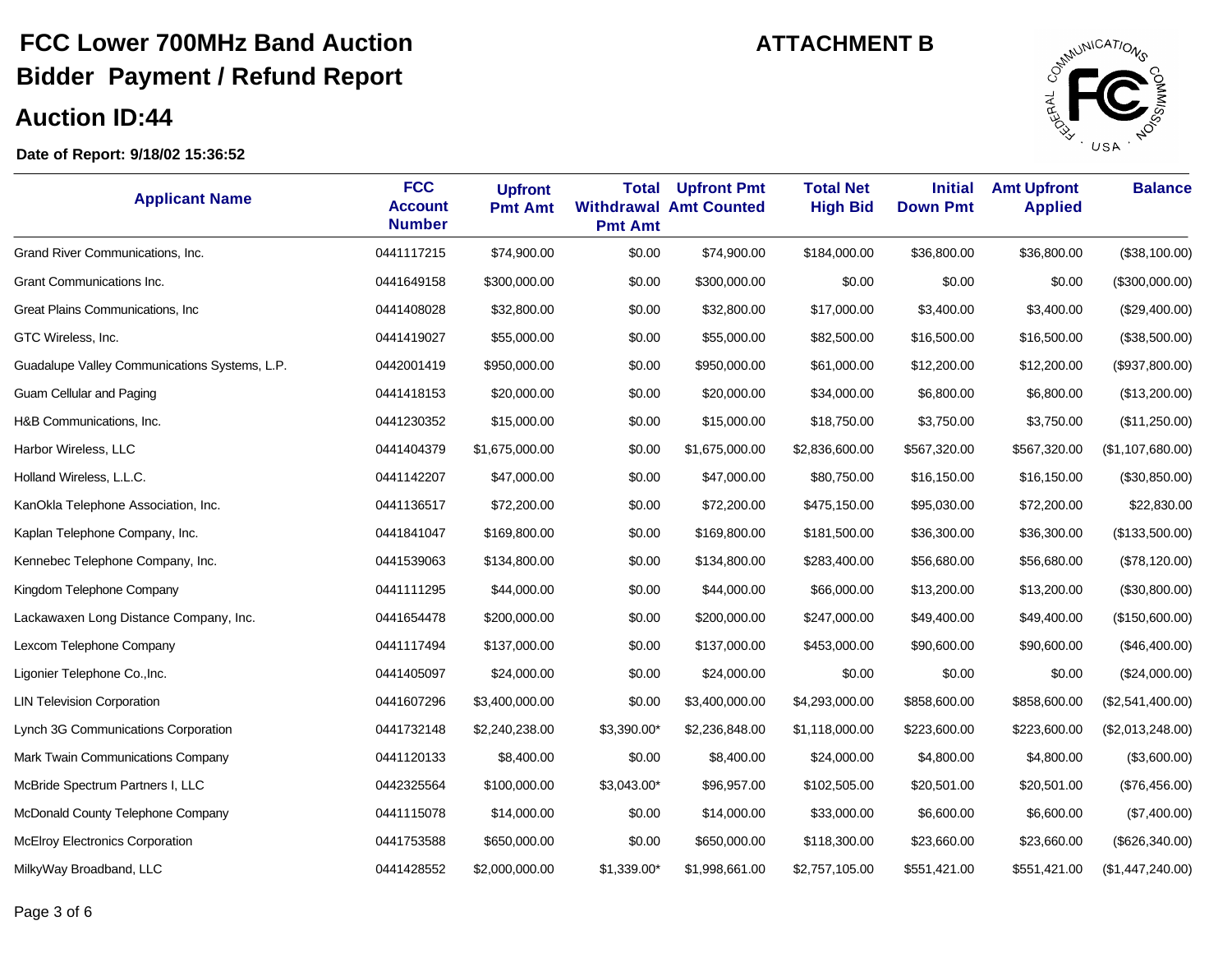### **Auction ID:44**

÷,



| <b>Applicant Name</b>                             | <b>FCC</b><br><b>Account</b><br><b>Number</b> | <b>Upfront</b><br><b>Pmt Amt</b> | <b>Total</b><br><b>Pmt Amt</b> | <b>Upfront Pmt</b><br><b>Withdrawal Amt Counted</b> | <b>Total Net</b><br><b>High Bid</b> | <b>Initial</b><br><b>Down Pmt</b> | <b>Amt Upfront</b><br><b>Applied</b> | <b>Balance</b>   |
|---------------------------------------------------|-----------------------------------------------|----------------------------------|--------------------------------|-----------------------------------------------------|-------------------------------------|-----------------------------------|--------------------------------------|------------------|
| Missouri RSA No. 7 L.P. dba Mid-Missouri Cellular | 0441615493                                    | \$105,000.00                     | \$0.00                         | \$105,000.00                                        | \$107,000.00                        | \$21,400.00                       | \$21,400.00                          | (\$83,600.00)    |
| Mobius Communications Company                     | 0441607305                                    | \$175,000.00                     | \$0.00                         | \$175,000.00                                        | \$197,250.00                        | \$39,450.00                       | \$39,450.00                          | (\$135,550.00)   |
| Montana Spectrum Alliance                         | 0441931129                                    | \$121,100.00                     | \$0.00                         | \$121,100.00                                        | \$19,550.00                         | \$3,910.00                        | \$3,910.00                           | (\$117,190.00)   |
| MTC North, Inc.                                   | 0441736344                                    | \$56,000.00                      | \$0.00                         | \$56,000.00                                         | \$84,000.00                         | \$16,800.00                       | \$16,800.00                          | (\$39,200.00)    |
| NEMONT COMMUNICATIONS, INC.                       | 0441954368                                    | \$40,000.00                      | \$0.00                         | \$40,000.00                                         | \$243,950.00                        | \$48,790.00                       | \$40,000.00                          | \$8,790.00       |
| New Ulm Telecom, Inc.                             | 0442208463                                    | \$55,000.00                      | \$0.00                         | \$55,000.00                                         | \$0.00                              | \$0.00                            | \$0.00                               | (\$55,000.00)    |
| Nortex Communications Company                     | 0440928162                                    | \$12,000.00                      | \$0.00                         | \$12,000.00                                         | \$18,000.00                         | \$3,600.00                        | \$3,600.00                           | (\$8,400.00)     |
| North Dakota Network Co.                          | 0441431197                                    | \$108,100.00                     | \$0.00                         | \$108,100.00                                        | \$67,000.00                         | \$13,400.00                       | \$13,400.00                          | (\$94,700.00)    |
| Northeast Nebraska Telephone Company              | 0441759365                                    | \$42,700.00                      | \$0.00                         | \$42,700.00                                         | \$84,000.00                         | \$16,800.00                       | \$16,800.00                          | (\$25,900.00)    |
| Northern New Mexico Telecom, Inc.                 | 0441122116                                    | \$3,300.00                       | \$0.00                         | \$3,300.00                                          | \$27,300.00                         | \$5,460.00                        | \$3,300.00                           | \$2,160.00       |
| Northern Rural Cable TV Cooperative, Inc.         | 0441828218                                    | \$29,100.00                      | \$0.00                         | \$29,100.00                                         | \$0.00                              | \$0.00                            | \$0.00                               | (\$29,100.00)    |
| Northwest Communications Cooperative              | 0441820145                                    | \$16,000.00                      | \$0.00                         | \$16,000.00                                         | \$0.00                              | \$0.00                            | \$0.00                               | (\$16,000.00)    |
| Omega Communications, LLC                         | 0441754445                                    | \$3,339,000.00                   | \$0.00                         | \$3,339,000.00                                      | \$0.00                              | \$0.00                            | \$0.00                               | (\$3,339,000.00) |
| Panhandle Telecommunication Systems, Inc.         | 0441718401                                    | \$3,900.00                       | \$1,200.00                     | \$2,700.00                                          | \$7,700.00                          | \$1,540.00                        | \$1,540.00                           | (\$1,160.00)     |
| Peoples Telephone Cooperative, Inc.               | 0441738098                                    | \$137,000.00                     | \$0.00                         | \$137,000.00                                        | \$230,350.00                        | \$46,070.00                       | \$46,070.00                          | (\$90,930.00)    |
| PGTV, Inc.                                        | 0441535097                                    | \$2,471,000.00                   | \$0.00                         | \$2,471,000.00                                      | \$740,350.00                        | \$148,070.00                      | \$148,070.00                         | (\$2,322,930.00) |
| Pinpoint Wireless, Inc.                           | 0441546587                                    | \$20,700.00                      | \$0.00                         | \$20,700.00                                         | \$0.00                              | \$0.00                            | \$0.00                               | (\$20,700.00)    |
| Pioneer Telephone Association, Inc.               | 0441429409                                    | \$61,300.00                      | \$110.00*                      | \$61,190.00                                         | \$20,400.00                         | \$4,080.00                        | \$4,080.00                           | (\$57,110.00)    |
| Plateau Telecommunications, Inc.                  | 0441847204                                    | \$93,000.00                      | \$0.00                         | \$93,000.00                                         | \$166,000.00                        | \$33,200.00                       | \$33,200.00                          | (\$59,800.00)    |
| Poka Lambro Telecommunications, Ltd.              | 0441754513                                    | \$75,000.00                      | \$0.00                         | \$75,000.00                                         | \$76,500.00                         | \$15,300.00                       | \$15,300.00                          | (\$59,700.00)    |
| Public Service Wireless Services, Inc.            | 0441603099                                    | \$175,000.00                     | \$0.00                         | \$175,000.00                                        | \$250,000.00                        | \$50,000.00                       | \$50,000.00                          | (\$125,000.00)   |
| PVT Networks, Inc.                                | 0441403369                                    | \$35,000.00                      | \$0.00                         | \$35,000.00                                         | \$231,000.00                        | \$46,200.00                       | \$35,000.00                          | \$11,200.00      |
| Radiofone Nationwide PCS, LLC                     | 0441616589                                    | \$650,000.00                     | \$0.00                         | \$650,000.00                                        | \$0.00                              | \$0.00                            | \$0.00                               | (\$650,000.00)   |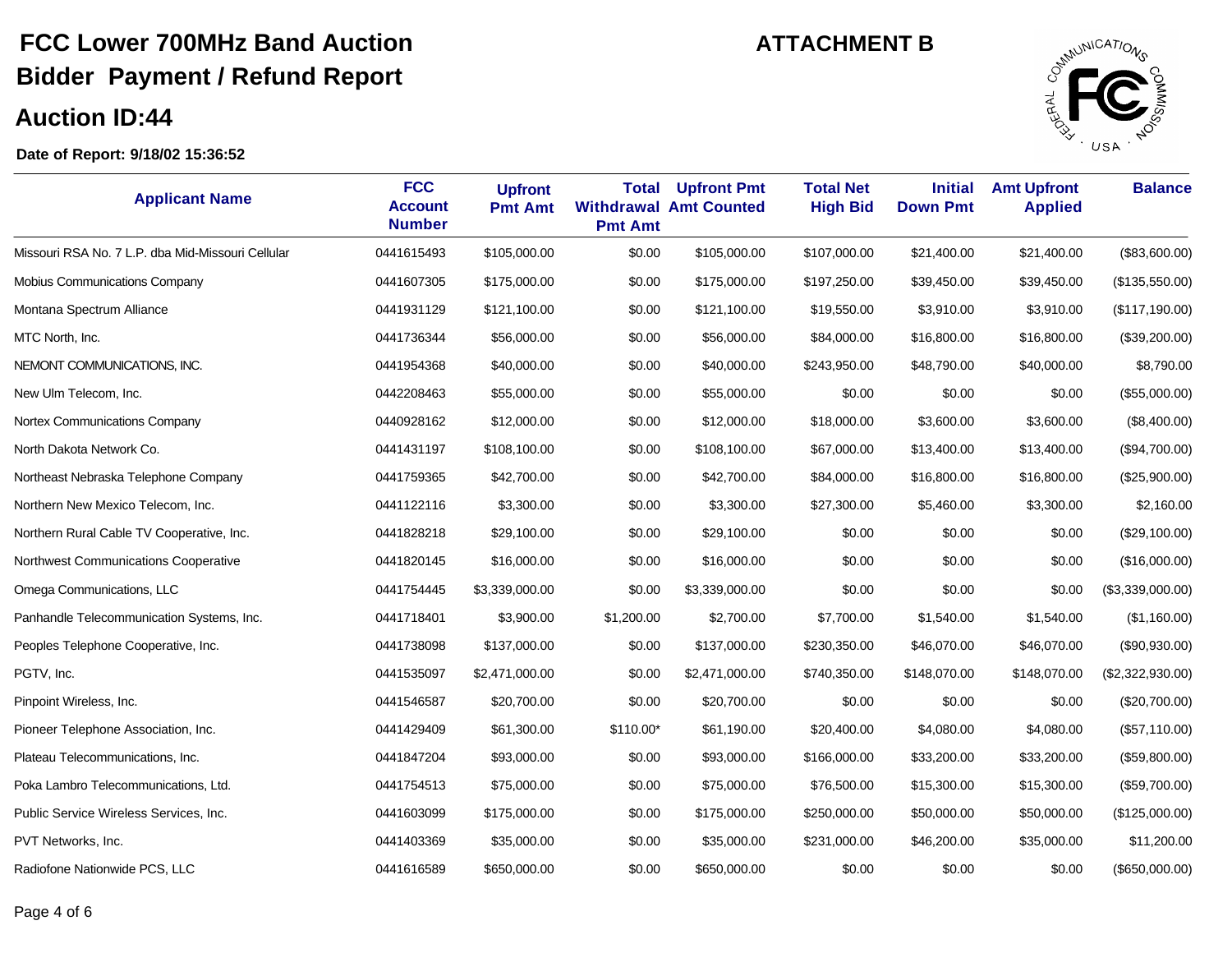

| <b>Applicant Name</b>                              | <b>FCC</b><br><b>Account</b><br><b>Number</b> | <b>Upfront</b><br><b>Pmt Amt</b> | <b>Total</b><br><b>Pmt Amt</b> | <b>Upfront Pmt</b><br><b>Withdrawal Amt Counted</b> | <b>Total Net</b><br><b>High Bid</b> | <b>Initial</b><br><b>Down Pmt</b> | <b>Amt Upfront</b><br><b>Applied</b> | <b>Balance</b>   |
|----------------------------------------------------|-----------------------------------------------|----------------------------------|--------------------------------|-----------------------------------------------------|-------------------------------------|-----------------------------------|--------------------------------------|------------------|
| Rainbow Telephone Cooperative Association, Inc.    | 0441711354                                    | \$78,000.00                      | \$0.00                         | \$78,000.00                                         | \$87,750.00                         | \$17,550.00                       | \$17,550.00                          | (\$60,450.00)    |
| Redwood County Telephone Company                   | 0441103401                                    | \$996,909.00                     | \$0.00                         | \$996,909.00                                        | \$1,984,500.00                      | \$396,900.00                      | \$396,900.00                         | (\$600,009.00)   |
| Ringgold Telephone PCS Corporation                 | 0441249198                                    | \$94,000.00                      | \$0.00                         | \$94,000.00                                         | \$0.00                              | \$0.00                            | \$0.00                               | (\$94,000.00)    |
| Ronan Telephone Company                            | 0440952448                                    | \$57,000.00                      | \$0.00                         | \$57,000.00                                         | \$618,000.00                        | \$123,600.00                      | \$57,000.00                          | \$66,600.00      |
| S&T Communications Inc                             | 0441651122                                    | \$7,300.00                       | \$0.00                         | \$7,300.00                                          | \$17,775.00                         | \$3,555.00                        | \$3,555.00                           | (\$3,745.00)     |
| San Carlos Apache Telecommunications Utility, Inc. | 0441634345                                    | \$47,000.00                      | \$0.00                         | \$47,000.00                                         | \$96,000.00                         | \$19,200.00                       | \$19,200.00                          | (\$27,800.00)    |
| Scott Reiter                                       | 0440210527                                    | \$65,000.00                      | \$0.00                         | \$65,000.00                                         | \$84,500.00                         | \$16,900.00                       | \$16,900.00                          | (\$48,100.00)    |
| Silver Star Telephone Co. Inc.                     | 0441345223                                    | \$83,200.00                      | \$0.00                         | \$83,200.00                                         | \$0.00                              | \$0.00                            | \$0.00                               | (\$83,200.00)    |
| SJI, Inc.                                          | 0441429592                                    | \$129,800.00                     | \$0.00                         | \$129,800.00                                        | \$249,000.00                        | \$49,800.00                       | \$49,800.00                          | (\$80,000.00)    |
| SKT Ventures, Inc.                                 | 0441543259                                    | \$76,800.00                      | \$0.00                         | \$76,800.00                                         | \$0.00                              | \$0.00                            | \$0.00                               | (\$76,800.00)    |
| Spectrum Holdings I LP                             | 0441522453                                    | \$10,000.00                      | \$0.00                         | \$10,000.00                                         | \$0.00                              | \$0.00                            | \$0.00                               | (\$10,000.00)    |
| Star Telephone Company, Inc.                       | 0441431217                                    | \$27,000.00                      | \$0.00                         | \$27,000.00                                         | \$61,000.00                         | \$12,200.00                       | \$12,200.00                          | (\$14,800.00)    |
| Star Wireless LLC                                  | 0441724048                                    | \$3,000,000.00                   | \$18,200.00                    | \$2,981,800.00                                      | \$137,150.00                        | \$27,430.00                       | \$27,430.00                          | (\$2,954,370.00) |
| Swayzee Telephone Company                          | 0441118542                                    | \$49,000.00                      | \$0.00                         | \$49,000.00                                         | \$73,500.00                         | \$14,700.00                       | \$14,700.00                          | (\$34,300.00)    |
| Sweetwater Wireless, L.P.                          | 0441527097                                    | \$630,000.00                     | \$0.00                         | \$630,000.00                                        | \$0.00                              | \$0.00                            | \$0.00                               | (\$630,000.00)   |
| The Ponderosa Telephone Co.                        | 0441640254                                    | \$145,000.00                     | \$0.00                         | \$145,000.00                                        | \$219,300.00                        | \$43,860.00                       | \$43,860.00                          | (\$101, 140.00)  |
| The Tri-county Telephone Association, Inc.         | 0441711365                                    | \$47,800.00                      | \$0.00                         | \$47,800.00                                         | \$117,750.00                        | \$23,550.00                       | \$23,550.00                          | (\$24,250.00)    |
| Tri-County Communications, Inc.                    | 0441546276                                    | \$17,000.00                      | \$0.00                         | \$17,000.00                                         | \$36,000.00                         | \$7,200.00                        | \$7,200.00                           | (\$9,800.00)     |
| TRIANGLE COMMUNICATION SYSTEM, INC.                | 0441936442                                    | \$19,000.00                      | \$0.00                         | \$19,000.00                                         | \$102,000.00                        | \$20,400.00                       | \$19,000.00                          | \$1,400.00       |
| Union Telephone Company                            | 0441950302                                    | \$401,100.00                     | \$0.00                         | \$401,100.00                                        | \$4,452,000.00                      | \$890,400.00                      | \$401,100.00                         | \$489,300.00     |
| United Telephone Association, Inc.                 | 0441537311                                    | \$42,900.00                      | \$0.00                         | \$42,900.00                                         | \$23,850.00                         | \$4,770.00                        | \$4,770.00                           | (\$38,130.00)    |
| UNITED TELEPHONE MUTUAL AID CORPORATION            | 0440853227                                    | \$9,300.00                       | \$0.00                         | \$9,300.00                                          | \$0.00                              | \$0.00                            | \$0.00                               | (\$9,300.00)     |
| Valliant Telephone Company, Inc.                   | 0441710215                                    | \$12,000.00                      | \$0.00                         | \$12,000.00                                         | \$0.00                              | \$0.00                            | \$0.00                               | (\$12,000.00)    |